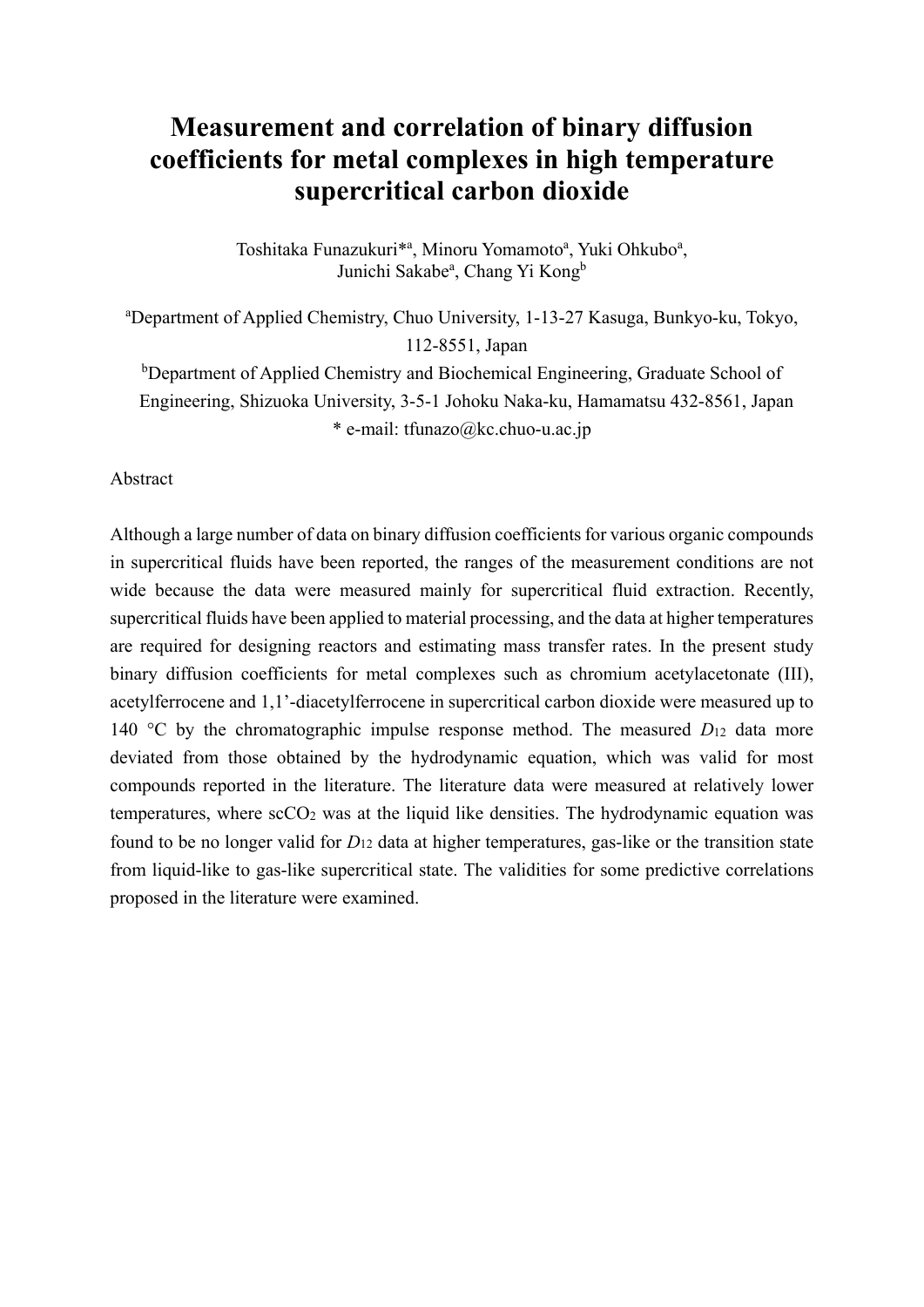# INTRODUCTION

While a significant quantity of diffusion data have been accumulated, together with proposals for many predictive correlations/models and estimation methods, these were measured mainly for supercritical fluid extraction (SFE), that is, at higher densities and lower temperatures of supercritical CO2. As one of predictive correlations, a hydrodynamic equation,  $D/T = \alpha \eta^{\beta}$ , is effective for various solutes over a wider range from supercritical to liquid state  $[1,2]$ , where *D* is the binary diffusion coefficient at infinite dilution or self-diffusion coefficient, *η* is the solvent viscosity, and the constants *α* and *β* are specific to solute species, irrespective of a solvent. Recently, various material processes with supercritical fluids [3,4], in particular, supercritical fluid deposition (SFD), have become focus of attention. In SFD process metal complex is carried by supercritical CO2 close to nano-structural substrate, and then the metal is deposited by pyrolysis on substrate surfaces. To design reactors and simulate reaction kinetics diffusion coefficients of metal complexes at gas-like supercritical conditions, namely at higher temperatures and lower densities, are required [5]. However, the data in gas-like supercritical CO2 state are scarcely available. In the present study binary diffusion coefficient of metal complexes, mainly Cr(acac)3, were measured at higher temperatures up to 140 °C, while *D*<sup>12</sup> for Cr(acac)<sub>3</sub> in scCO<sub>2</sub> are available from 35 to 70 °C in the literature [6,7], and the validity of the predictive correlation was discussed.

# MATERIALS AND METHODS

The metal complexes studied in the present study were chromium acetyl acetonate (III), acetylferrocene and 1,1'-diacetylferrocene were employed without further purification. The chromatographic impulse response method  $[1,6-8]$  was employed to measure diffusion coefficients. The experimental apparatus was almost the same as that employed in the previous study [7] except for a GC oven as a constant temperature bath while a water bath had originally been used.

The response curve,  $c_a(t)$ , calculated by Eqs (1) and (2) was fit to that measured experimentally at the column exit (at  $x = L$ ) such that the fitting error,  $\varepsilon$ , defined as Eq. (3) was minimized by choosing two parameters, binary diffusion coefficient *D*12 and retention factor *k*.

$$
c_{\rm a}(t) = \left(\frac{m}{\pi R^2}\right) \frac{1}{(1+k)\sqrt{4\pi a t}} \exp\left\{-\frac{\left(L - \frac{u_a}{1+k}t\right)^2}{4at}\right\} \tag{1}
$$

and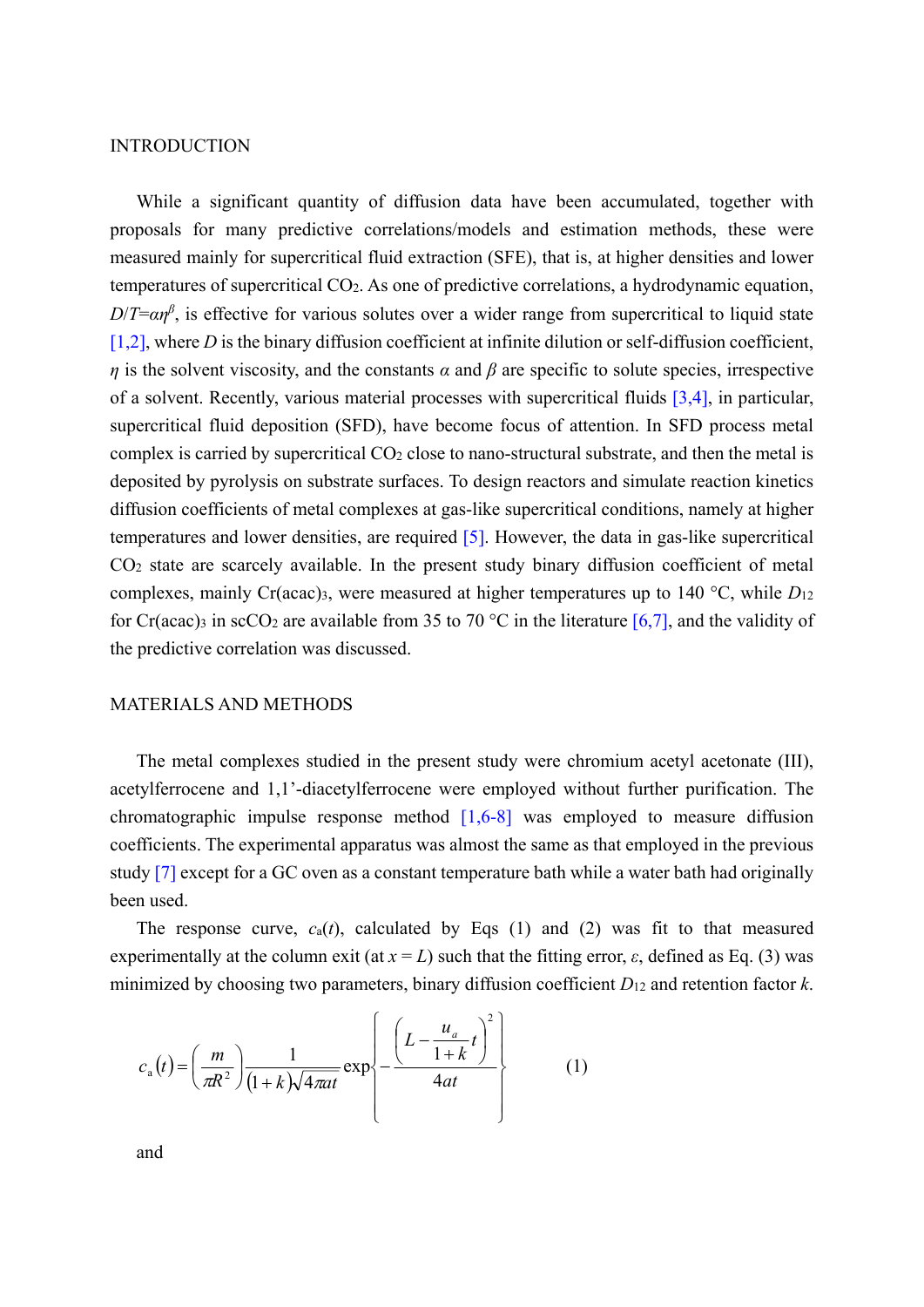$$
a = \frac{D_{12}}{1+k} + \frac{1+6k+11k^2}{(1+k)^3} \frac{R^2 u_a^2}{48D_{12}}
$$
 (2)

Herein *m* is the mass of the solute injected, *R* is the column inner radius, *L* is the column length, *t* is the time, *u*a is the average mobile phase velocity.

$$
\varepsilon = \left( \frac{\int_{t_1}^{t_2} \left\{ c_{\exp}(t) - c_a(t) \right\}^2 dt}{\int_{t_1}^{t_2} \left\{ c_{\exp}(t) \right\}^2 dt} \right)^{\frac{1}{2}}
$$
(3)

#### RESULTS AND DISCUSSION

Figure 1 shows typical response curves calculated in Eqs (1) and (2) and measured experimentally at 393.2 K, 16.0 MPa and 330 nm. As depicted, since the fitting was found to be excellent when  $\epsilon$  < 1% [1], the response curve calculated well described that measured experimentally with the fitting error  $\varepsilon = 0.389$ %. In the present study all response curves did not significantly show tailing. Figure 2 plots *D*12 vs. pressure at various temperatures. As seen for most compounds measured, diffusion coefficients *D*12 decreased with increasing pressure.



Fig. 1. Response curves measured experimentally (circle) at 393.2 K, 16.0 MPa and 330 nm and calculated (solid line) with  $D_{12} = 2.87 \times 10^{-8}$  m<sup>2</sup>/s,  $k = 2.70$  and  $\varepsilon = 0.389\%$ .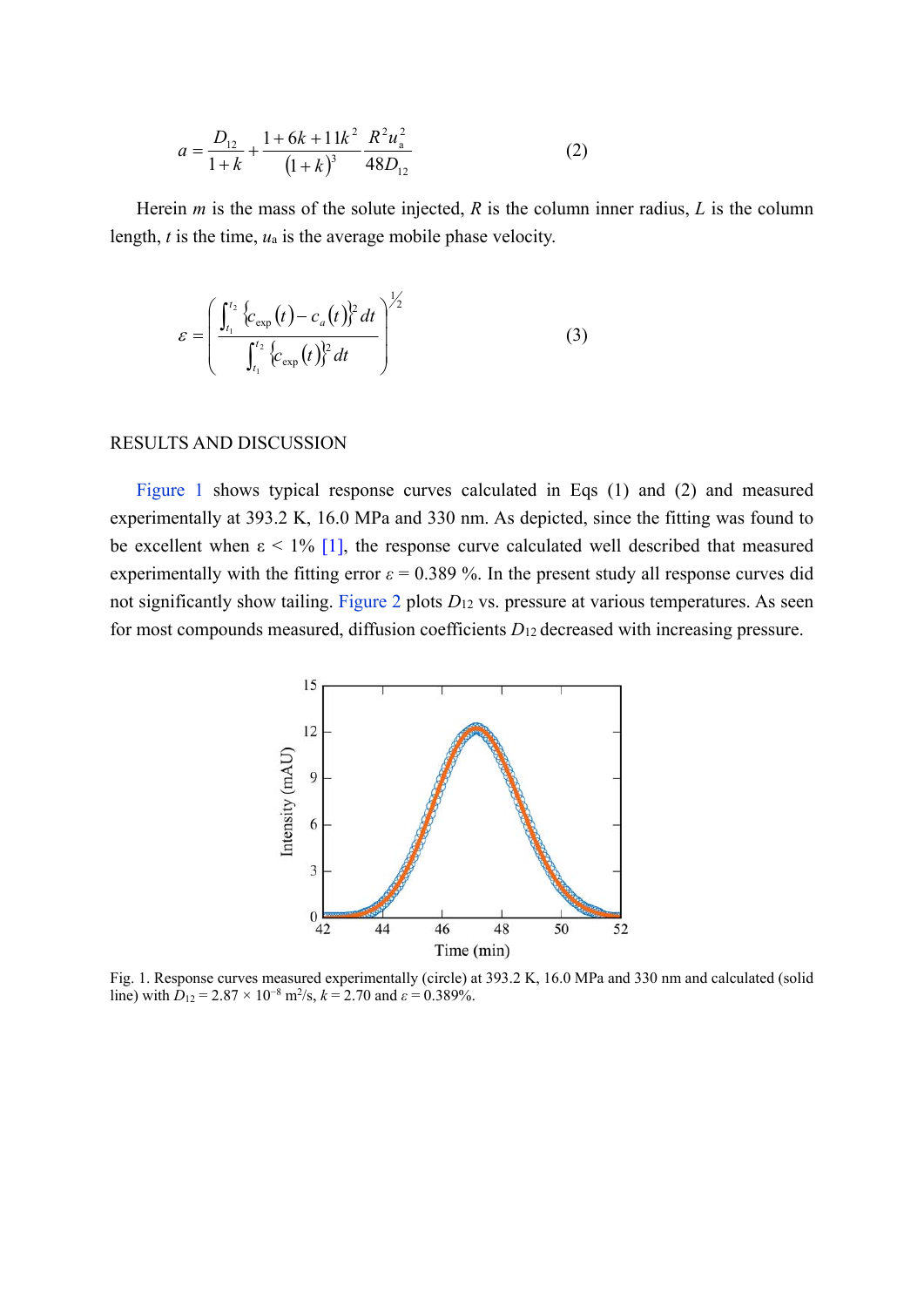

Fig. 2. Pressure dependence of *D*<sub>12</sub>, circle; 343.2 K, triangle; 353.2 K square; 363.2 K, diamond; 373.2 K, inverted triangle; 383.2 K, star; 393.2 K, hexagon: 413.2 K, open circle: literature 343.2 K [7].

Figure 3 shows  $D_1/2/T$  vs. CO<sub>2</sub> viscosity in logarithmic plots for Cr(acac)<sub>3</sub> in scCO<sub>2</sub> together with those in liquid ethanol at atmospheric pressure. Figure 3b shows an enlarged portion of Fig. 3a. Eq. (4) is the modified Stokes-Einstein equation, sometimes referred to as the hydrodynamic equation, was valid for binary diffusion coefficients in liquid and supercritical fluids as well as self-diffusion coefficients [1,2].

$$
\frac{D_{12}}{T} = \alpha \eta^{\beta} \tag{4}
$$

where  $D_{12}$  is the diffusion coefficient, *T* is the temperature, *η* is the solvent viscosity, *α* and *β* are the constants. Although Eq. (4) is valid for compounds in liquid and liquid like supercritical fluids, the data in gas-like  $\sec O_2$  deviate. The plots deviate at  $CO_2$  viscosities lower than 40 μPa s, which correspond to CO<sub>2</sub> density range from 502 kg/m<sup>3</sup> at 353.2 K and 16.9 MPa to 467  $\text{kg/m}^3$  at 413.5 K and 26.5 MPa.

Figure 4 shows retention factor  $k$  vs.  $CO_2$  density. As seen for various compounds,  $k$  values were represented by a straight line at each temperature, but the slope and intercept vary with temperature. The temperature dependence on the slope and intercept are less significant at lower temperatures.

In the presentation the  $D_{12}$  data for acetylferrocene and  $1,1'$ -diacetylferrocene in scCO<sub>2</sub> will also be presented.

# **CONCLUSION**

Infinite dilution binary diffusion coefficients *D*12 and retention factors *k* for chromium acetyl acetonate (III), acetylferrocene, and 1,1'-diacetylferrocene were measured by the chromatographic impulse response method in  $\rm{scCO_2}$  at temperature from 313.2 to 413.2 K and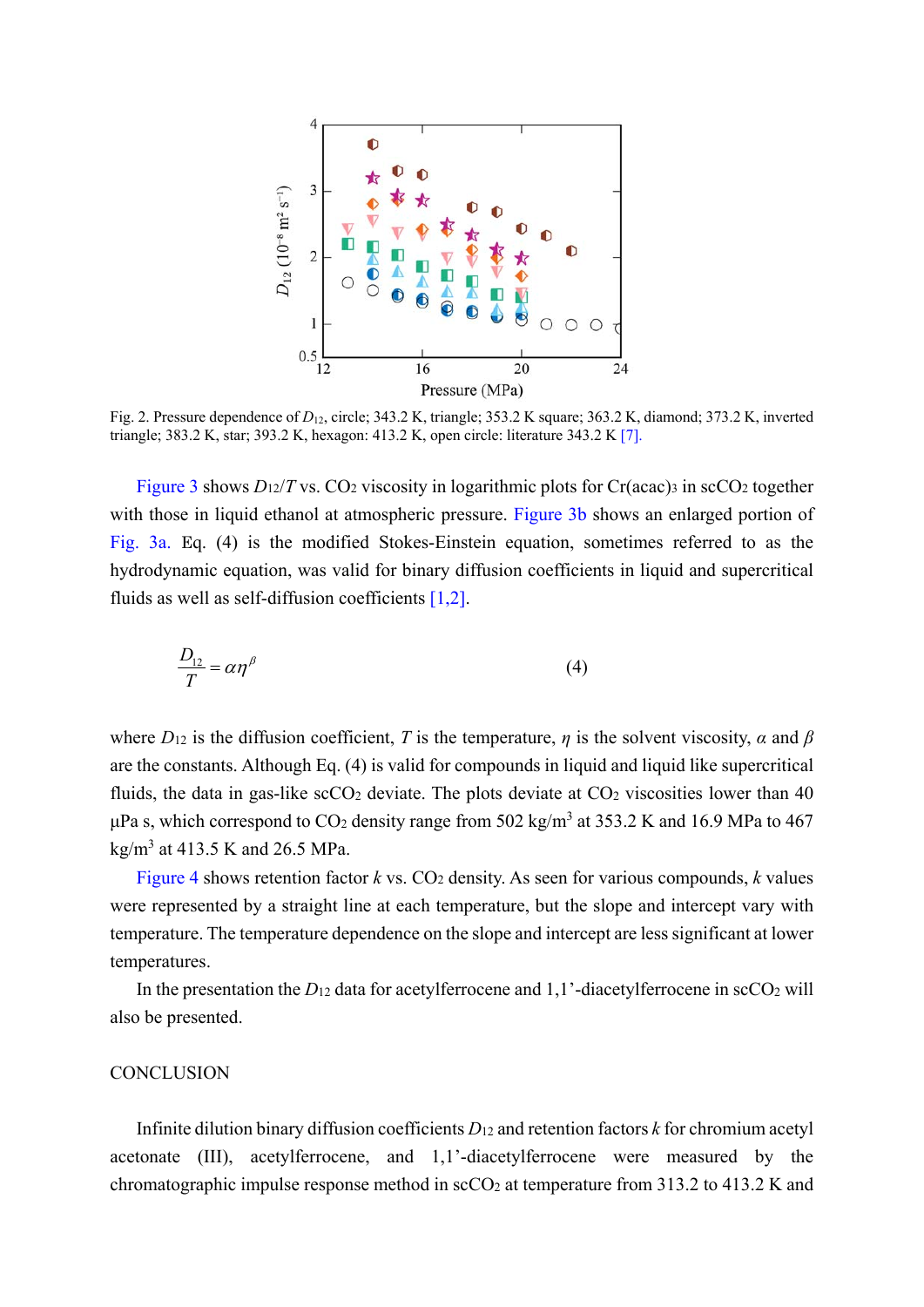pressures up to 30 MPa. While *D*12 values were well represented by the hydrodynamic equation at CO2 viscosities higher than 40 μPa s, as seen for various compounds in the literature, those more deviated at lower CO2 viscosities. The data deviating could correspond to the gas-like region of scCO2, and the former to the liquid-like region.



Fig. 3. *D*<sub>12</sub> estimation by the hydrodynamic equation, circle; 343.15 K, triangle; 353.15 K square; 363.15 K, diamond; 373.15 K, inverted triangle; 383.15 K, star; 393.15 K, hexagon: 413.15 K, open triangle; literature at 308.15–343.15 K [7], open square; literature at 308.15–333.15 K [6]. Fig. 3(b) shows an enlarged portion of Fig. 3(a).



Fig. 4. CO2 density dependence of *k*, circle; 343.2 K, triangle; 353.2 K square; 363.2 K, diamond; 373.2 K, inverted triangle; 383.2 K, star; 393.2 K, hexagon: 413.2 K.

### ACKNOWLEDGEMENT

The authors are grateful for financial support to Chuo University as a project research in 2015-2017 and to the Ministry of Education, Culture, Sports, Science and Technology in grantin-aid for scientific Research #17K06898.